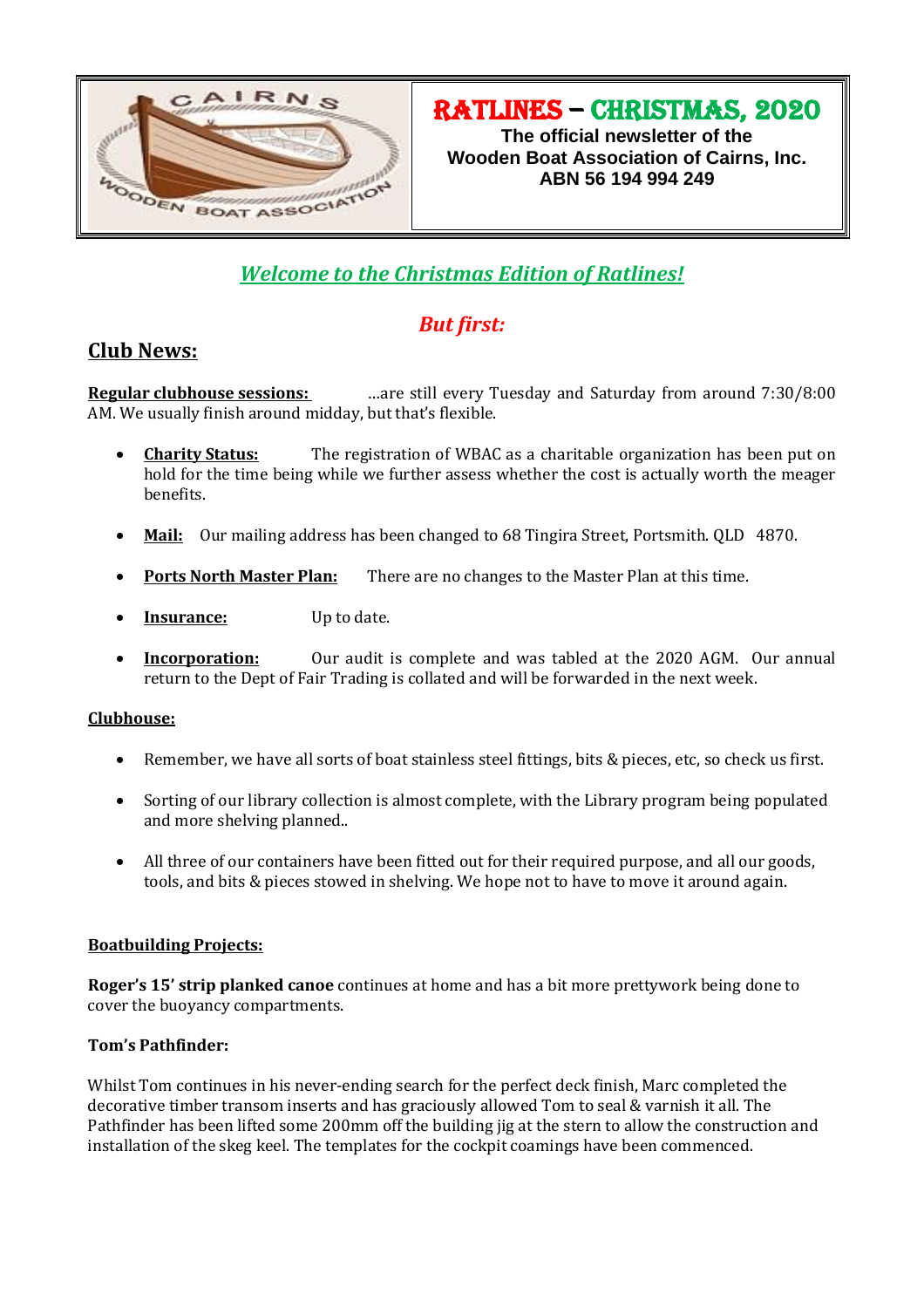

#### **Brendon's Hartley:**

The Flareline is now off her trailer and resting on raised keel blocks in preparation for final hull prep/filling/fairing and painting. Stripping off of gunwale trims to facilitate deck repairs has commenced.

#### **The Bitaki Taari.**

As most would remember, the Bitaki Taari is/was Bob's pack-uppable, trailerable trimaran that came from Kiribati. Bob has kindly donated her to WBAC, and her new owner will be Roger, our secretary. She is slated to be moved into the second work bay once the Pathfinder has finished construction, and she will be repaired as necessary. Some redesign & modifications to her method of attaching the outer hulls are also being investigated.

#### **2020 Annual General Meeting:**

The minutes and results of the AGM were sent out to all members early December. If you didn't receive a copy please email our Secretary o[n WBACairns@gmail.com](mailto:WBACairns@gmail.com)

#### **The 68 Tingira St compound update.**

The compound has now been subdivided into three sections, with the other two tenants now having moved all their paraphernalia into their allotted areas. We are indeed fortunate in our choice of clean fill for our low-lying areas, as the other tenants have been advised to remove the leftover bitumen products they laid down as a parking base.

#### **Other activities:**

L

Various members still regularly head on up to Tinaroo for the chance to muck around in boats. And plenty of secret squirrel activity has been noticed around the region in preparation for the 2021 Tinaroo Raid. More in future editions.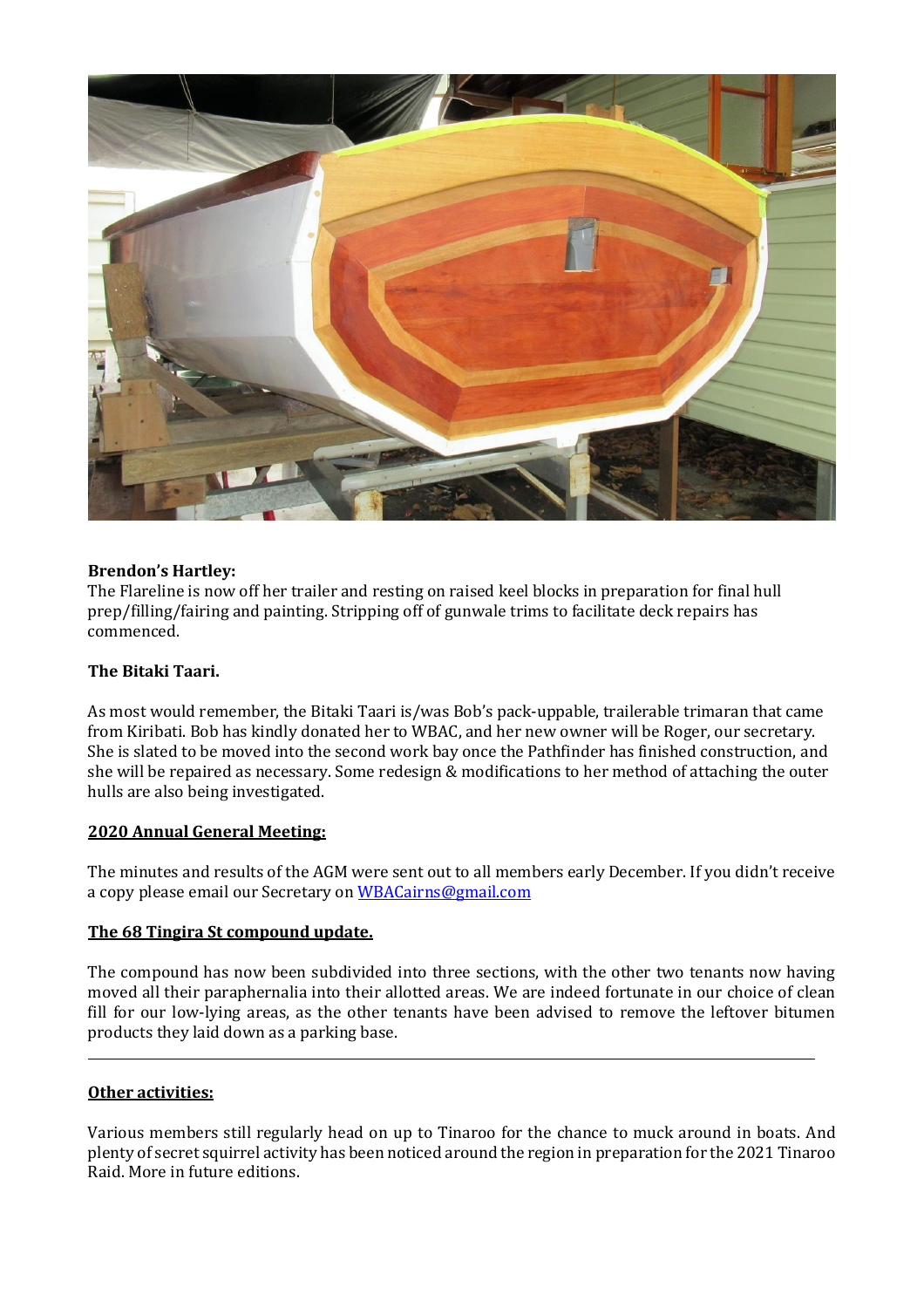For the last issue of the year, we again have 'A bloke and his boat', featuring Dermot and his considerable history on the water:

### **DERMOT AND HIS BOATS**

Dermot blames his fascination/affliction with boats on two formative childhood experiences. As a ten-year-old he spent a day on a neighbour's small cruising sloop, *Pamala*, sailing on the Irish Sea off the coast of Dublin – a tantalising introduction to the magic of a floating home-capsule powered by the wind. Soon after that experience, Dermot and his family sailed on the SS *Iberia* to a new life in Australia, stopping at Aden, Port Said, Colombo, Bombay and Singapore along the way. These encounters with the sea and the wonders of faraway places, combined with the loss of family and friends in Dublin, set in motion a dream to one day build a boat and sail back to Ireland.

At the age of 30 and living in Brisbane, Dermot purchased the empty fibreglass hull of a Manitou 32, with the aim of fitting it out for extended cruising. Three years later, thanks to help from many friends and fellow dreamers, the junk-rigged *Erus* (an acronym for Environmental Research Under Sail) was launched in Moreton Bay. After a few months completing the fit-out on the water, including runningin the single cylinder air-cooled Ducati diesel auxiliary, Dermot sailed out of Moreton Bay and headed north towards the Coral Sea.

Interrupted periodically by the need to work ashore, Dermot, accompanied from time to time by friends who had helped build the boat, as well as a German backpacker, Christina, who had sensibly waited for the boat to be built before turning up, sailed *Erus* along the Queensland coast, through Torres Strait, across the Gulf of Carpentaria, and along the Arnhem Land coast to Darwin. In 1986, after a couple of years working for the NT Government, an experience which confirmed Dermot's unsuitability for institutional employment, Dermot, Christina, their 18 month old daughter, and two friends with their 6 month old son, sailed across the Arafura Sea to the Moluccan Islands of Indonesia (coming a distant last in the Darwin to Ambon race), then back to Arnhem Land via the Banda Islands, through Torres Strait again and eventually to drop anchor at their new home on the Bloomfield River north of the Daintree.



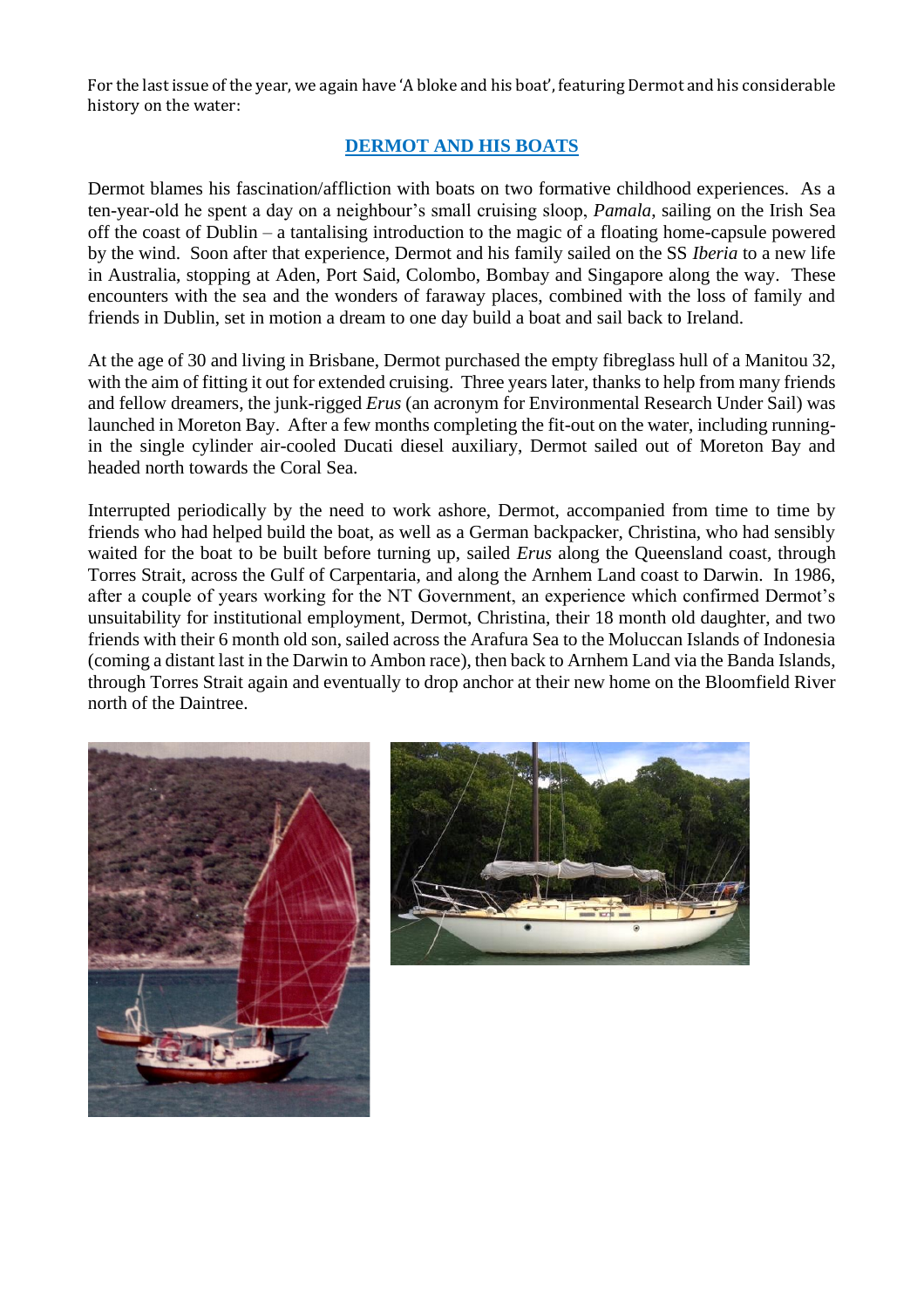

home port today. *Erus* **at Port Douglas under new ownership**

It was 20 years before Dermot bought his next boat - a 1986 plywood and fibreglass, trailerable, folding Farrier 680 trimaran, *Placebo* – named for the drug-free health benefits she would bring. At a pinch, *Placebo* could sleep four adults, two in the aft cabin and two in the main saloon. She was fast and her shallow draft was ideal for beaching on islands or crossing river bars.



It took a couple of years, and the birth of their son, for Dermot to realise that juggling responsibilities of family, house, land, and work were making it impossible to maintain the cruising dream, and his last passage on *Erus*  was the delivery trip to her new owner in Port Douglas, which remains her





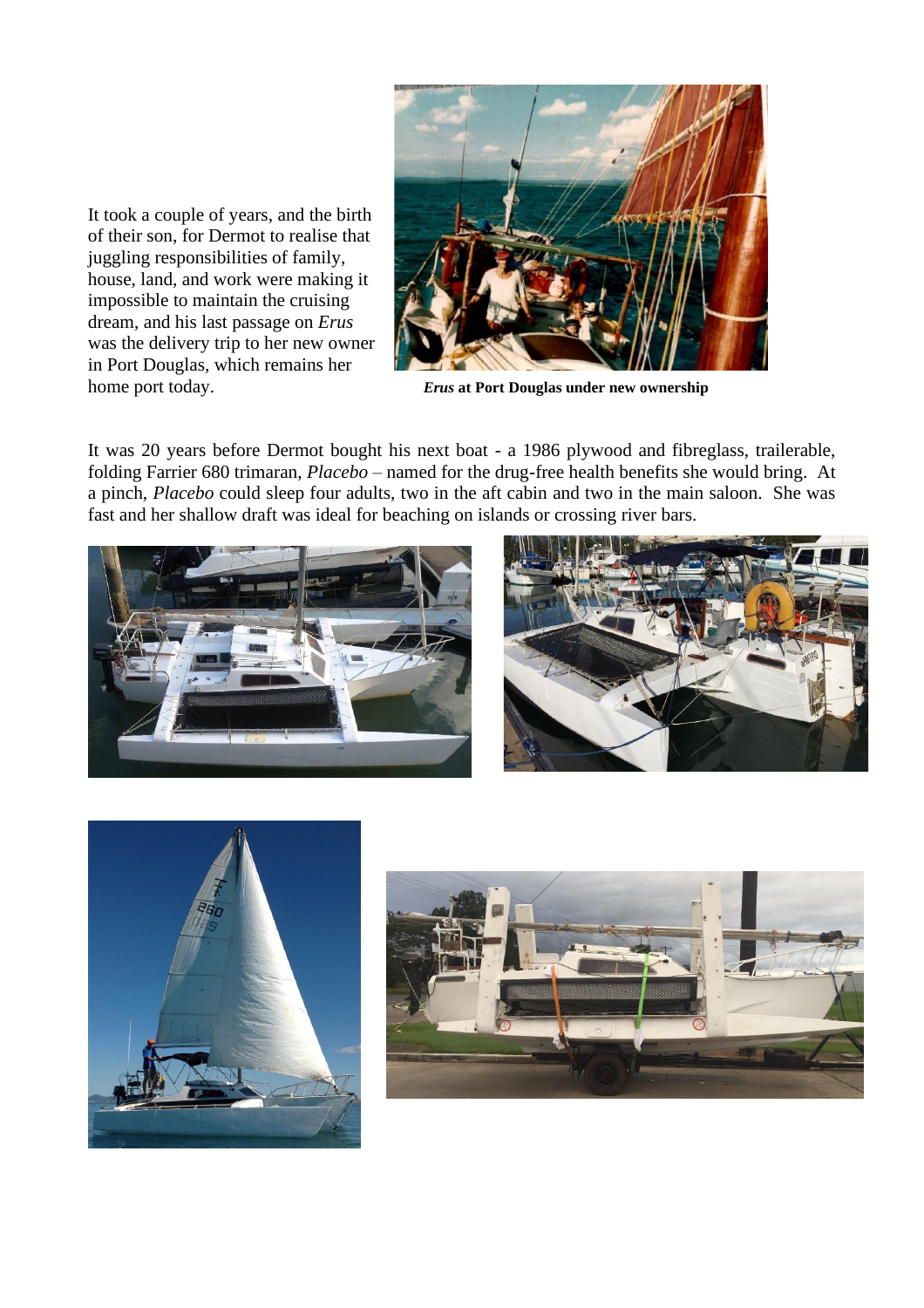However, *Placebo* took around two hours to rig on arrival at a boat ramp, there was little protection from the sun in the cockpit under sail, and the cramped accommodation on board limited trips to two or three days.

So, after seven memorable years with *Placebo* along the Queensland coast, Dermot upgraded to *Larrikin*, a 1996 Simpson-designed 10 metre fibreglass sailing catamaran which is moored in the Hull River estuary, near Tully, two hours' drive from Dermot's home in Atherton. With two double cabins, a fully shaded cockpit and plenty of deck space, *Larrikin* provides a comfortable platform for Coral Sea outings and island explorations with friends and family, including young grandchildren.



Soon after joining the WBAC last year, Dermot purchased the completed hull of a plywood Bullseye dinghy which had been built several years before by Cairns local Paul Malkinson, who sadly died before he could finish the boat. Dermot fitted bilge keels, a simple sailing rig and articulated oars to enable forward-facing rowing (inspiring the name *Foresight)* – ideal for playing on Lake Tinaroo.







Dermot's latest boat project is finishing off a sleek, flat-bottomed clinker-built plywood rowing skiff (acquired as a completed hull), seen here fitted with a whale fluke propulsion system for the inaugural Peculiar Propulsion Race during the 2020 Tinaroo Raid.

**---------------------------------------------------------oOo-------------------------------------------------------------------**

While Dermot has yet to fulfil his dream of sailing back to his birthplace, he did sail *Erus* up the Johnstone River to Innisfail, the ancient Gaelic name for Ireland!

Ladies and Gentlemen, this concludes Ratlines for 2020, and the next issue will be in February. As always, if there's more you want to see or know about please let us know by return email – [WBACairns@gmail.com](mailto:WBACairns@gmail.com)